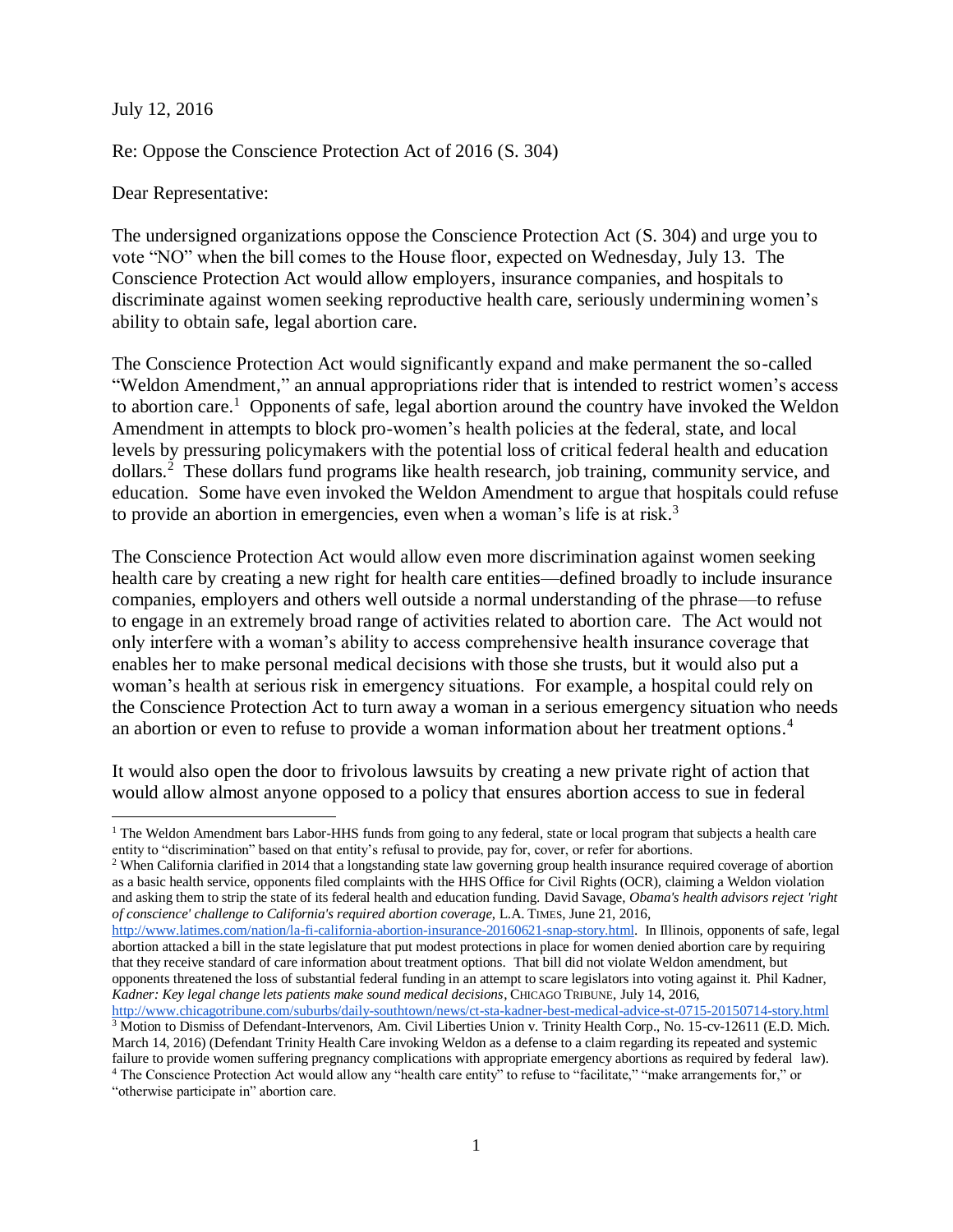court in order to block that policy. This would make it harder for states, localities and the federal government, threatened with the prospect of defending against lawsuits from opponents, to implement policies that ensure women's access to abortion and protect women from substandard care.

Access to comprehensive reproductive health care, including safe and legal abortion, is critical to ensuring that women are able maintain the freedom to make decisions about their health care in order to lead full, healthy lives and maintain economic stability for themselves and their families. The health and well-being of too many women is jeopardized by obstacles and barriers impacting their ability to make fully-informed and appropriate medical decisions. This discriminatory legislation further undermines women's access to constitutionally-protected health care services while purporting to protect religious liberty. It must be rejected outright. We urge you to oppose the Conscience Protection Act.

Sincerely,

AbortionClinics.Org Advocates for Youth American Association of University Women (AAUW) American Civil Liberties Union American College of Nurse-Midwives American Congress of Obstetricians and Gynecologists Association of Reproductive Health Professionals (ARHP) Center for Inquiry Center for Reproductive Rights Feminist Majority Foundation Human Rights Campaign Institute for Science and Human Values Medical Students for Choice **MergerWatch** NARAL Pro-Choice America National Abortion Federation National Center for Lesbian Rights National Family Planning & Reproductive Health Association National Health Law Program National Latina Institute for Reproductive Health National Network of Abortion Funds National Organization for Women National Partnership for Women & Families National Women's Health Network National Women's Law Center People For the American Way Physicians for Reproductive Health Planned Parenthood Federation of America Population Connection Action Fund Population Institute